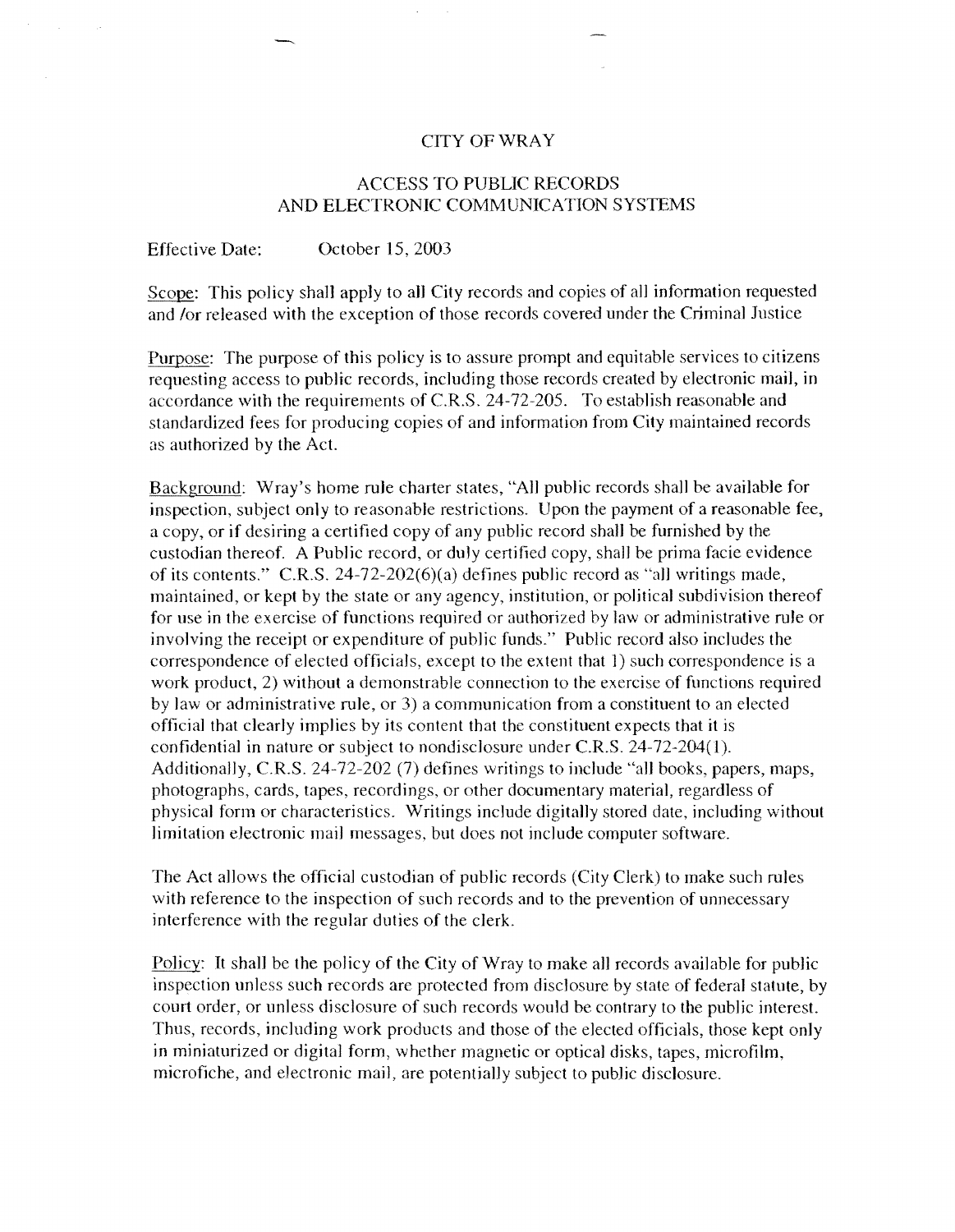All requests for public records shall be made in writing with the official custodian of public records or with the department maintaining such records. Many of these requests can be filled immediately; however, if the public records requested are in active use, in storage, or otherwise not readily available at the time the request is made, the custodian shall set a date at which time the records can be inspected that is within three (3) working days of the date the request was made. Such period may be extended if extenuating circumstances exist (per CR.S. 24-72-203(3)(b), but the extension period shall not exceed seven (7) days from the date the request is made. Extenuating circumstances cannot apply to a request that relates to a single, specifically identified document.

~

Electronic records and electronic communications: Records stored on magnetic or optical disk, on tapes, microfilm, and microfiche are considered public records and open to disclosure. After receiving a written request for records stored in any of the aforementioned media, city staff may take any measures necessary to assist the public in locating any specific public records, including but not limited to, the availability of viewing stations for microfilm and microfiche, the provision of portable disk copies or computer files, or direct electronic access via on-line bulletin boards or other means.

Please note that correspondence of any employee, which is in the form of electronic mail, may be a public record under the public records law and may be subject to public inspection under CR.S. 24-72-203 and the policy of the City of \Vray.

Fees and charges: Each department having custody of the requested records will charge for any copies, printouts, or photographs requested. Each department wil1 also charge a fee for the manipulation of data in order to generate a record in a form not used by Wray and this fee shall not exceed the actual cost of manipulating said data and generating the record. Persons making a subsequent request for the same records shall be charged the same fee.

Additionally, each department will charge a fee when the public record is the result of computer output other than work processing. The City will respond to requests for access to public records stored electronically and in computer databases by providing, upon written request, a copy, disk, or printout, and not by allowing access to a computer terminal or the use of a private terminal connected the City's computer system. The exception is any public information provided by the City on the Internet. This fee will be based on recovery of the actual incremental costs of providing the electronic services and products together with a reasonable portion of the cost associated with building and maintaining the information system. Such fees may be waived by the official custodian if the electronic services and products are to be used for a public purpose.

Fees and charges for reproduction of records shall be standard throughout the city for similar items. Department heads have the authority to waive such fees and charges. However, no department shall charge higher fees that the standards ones listed in this administrative regulation. Individua1 departments may, by administrative rule or action, establish fees for the search, retrieva1, and reproduction of records which are specific to that department.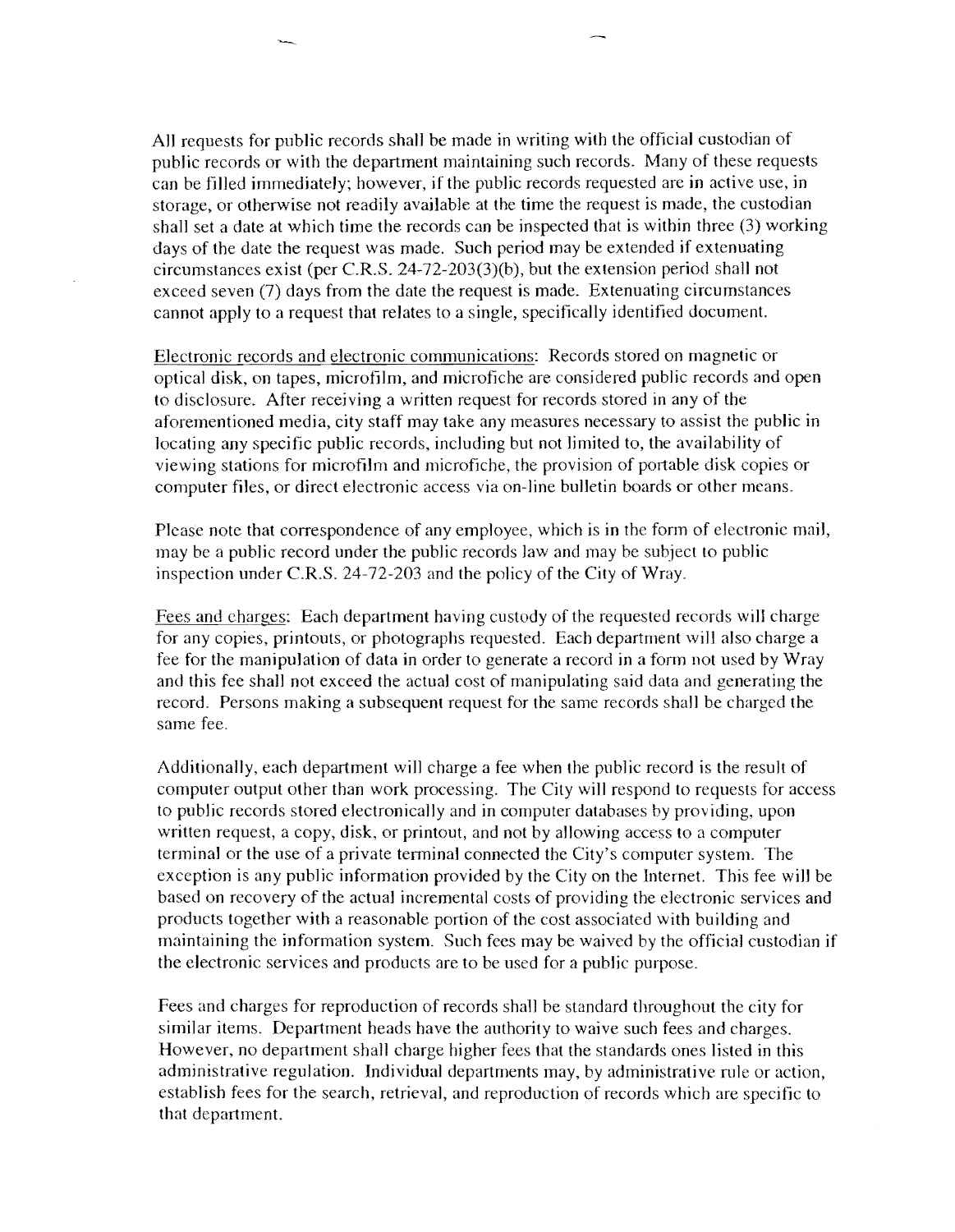The City of Wray does not charge for:

--

- 1. Requests from members of the City Council, the City's boards and commissions, other staff.
- 2. Requests from other government officials.
- 3. Requests from students for documents needed in connection with a cJass research project up to research of one-half hour.

Denial of inspection: Access to public records may be denied in accordance with the provisions of the Public Records Act. Reasons for denial of access to public records should be noted in writing on the public records request form.

Retention schedules: All public records of The City of Wray, regardless of storage format, will abide by the approved Model Municipal Records Retention Schedule.

Approved by council, October 14,2003.

und Tralthe

Mayor Danny Prather

Attest

City Clerk Ida L. Peery, CMC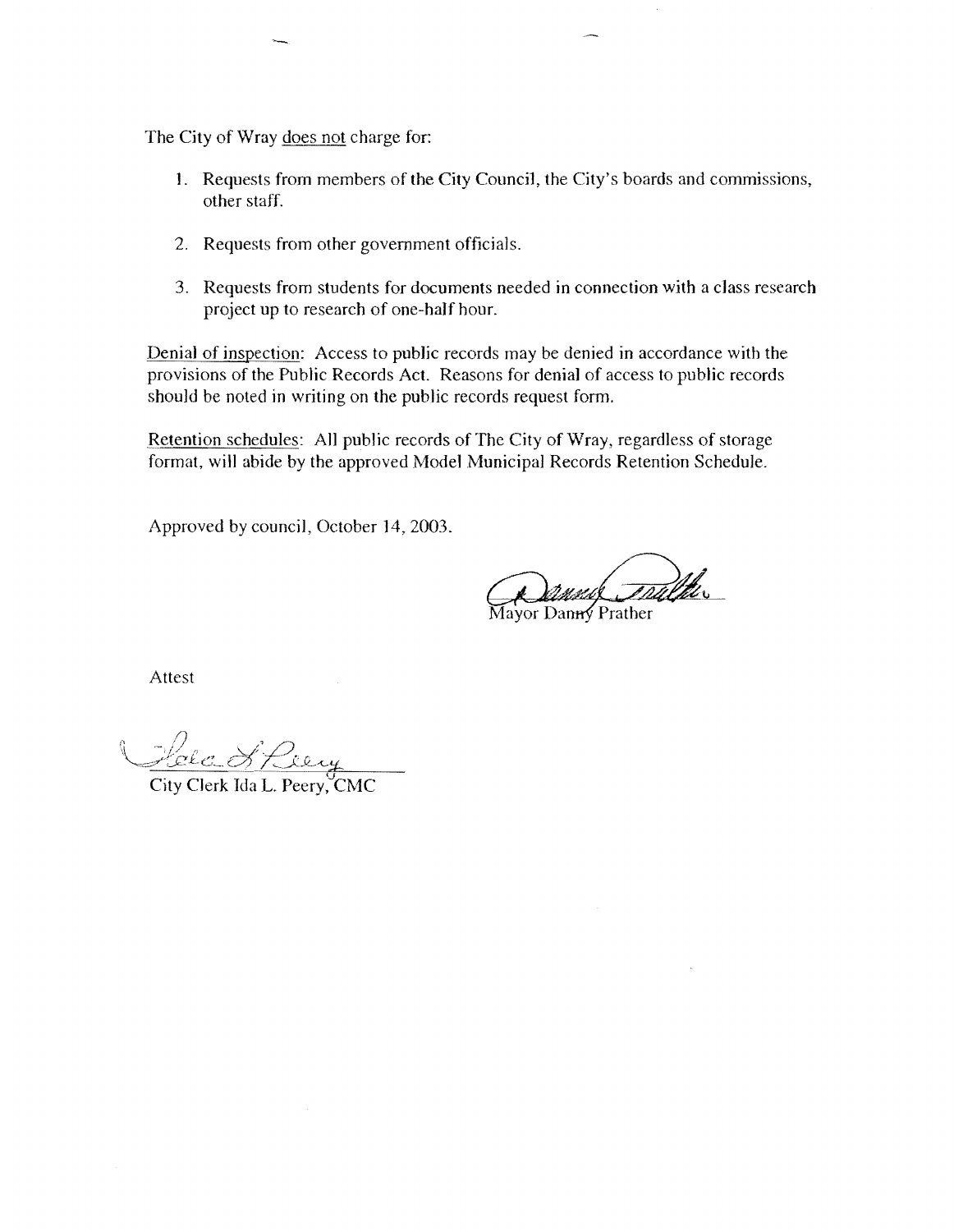# **CITYOFWRAY**

 $\sim$   $\sim$ 

 $\bar{\gamma}$ 

## Request for Information Pursuant to the Colorado Open Records Act

| Date of Request: Time:                                                                                          |                      |
|-----------------------------------------------------------------------------------------------------------------|----------------------|
|                                                                                                                 |                      |
|                                                                                                                 |                      |
|                                                                                                                 |                      |
|                                                                                                                 |                      |
|                                                                                                                 |                      |
| (Do not Write Below This Line - This section to be completed by the City Clerk)                                 |                      |
| Response Date<br>(The receipt of this request by the City is determined by the date/time stamp on the section.) | Response Time:       |
|                                                                                                                 |                      |
| Amount Paid:                                                                                                    | hourly rate<br>hours |
|                                                                                                                 |                      |
| Denial of Request and Basis for Denial (If Applicable): ________________________                                |                      |
|                                                                                                                 | Title:               |

(Pursuant 10 the Colorado Open Records Act, the City of Wray has 3 working days in which to respond to this request.)